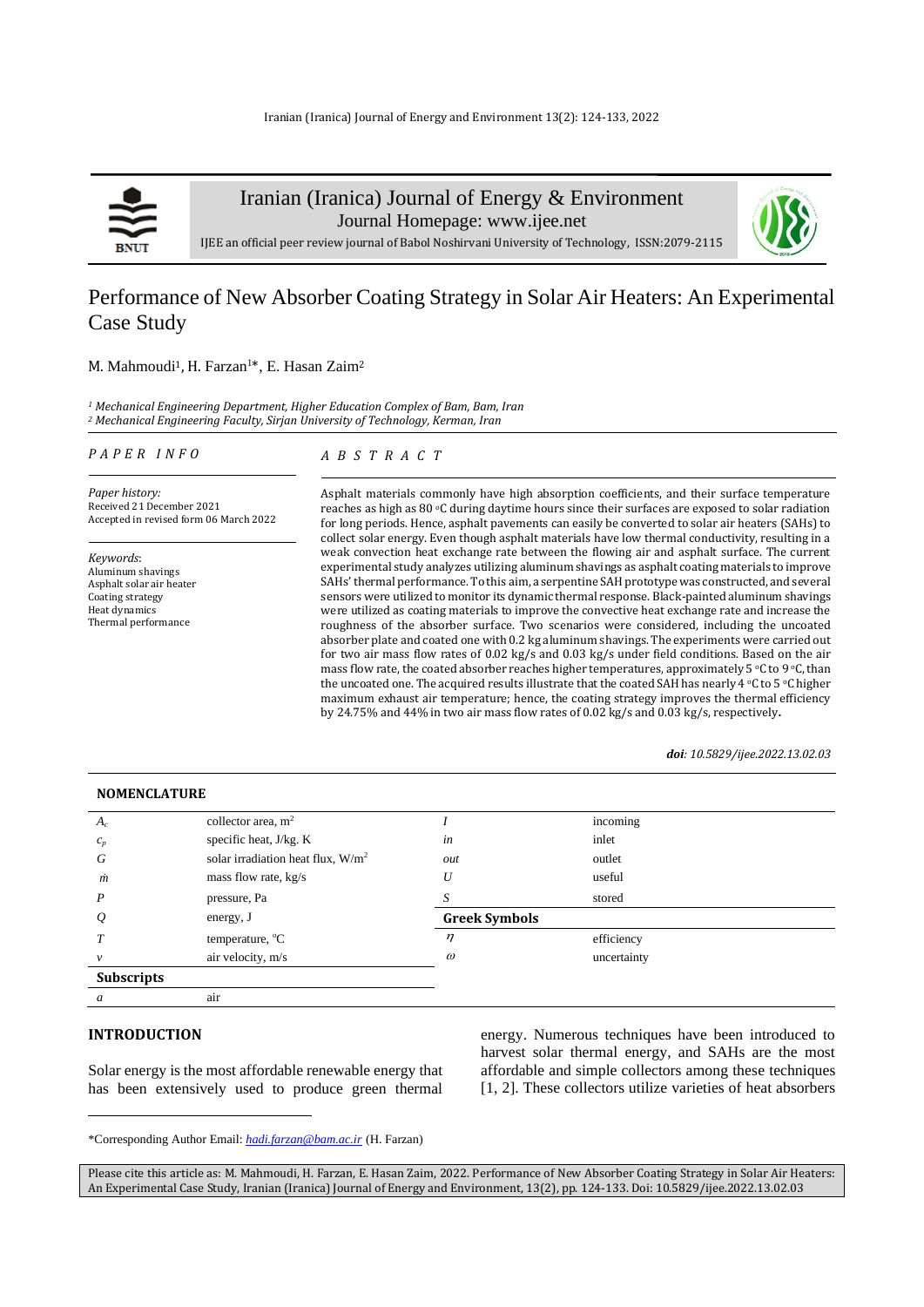to accumulate incoming solar energy. Pavements are exposed to solar radiation for a long time during daytime hours, and their surface temperature can reach nearly to 80 °C; hence, pavements can serve as affordable heat absorbers [3]. Pavements are accessible infrastructure everywhere and cheap; however, pavements as heat absorbers have a critical drawback in which pavement materials inherently have a low thermal conductivity. This issue affects the heat dynamics of SAHs and reduces thermal performance.

Numerous literature investigated SAHs' performance due to their simple structure, easy construction and maintenance, and low-cost operation [4, 5]. These studies assessed simple, effective, and affordable techniques such as artificial roughness, corrugations, and coating strategies to improve the performance of solar air heaters [6, 7]. El-Sebaii and Al-Snani [8] analyzed the performance of solar air heaters using absorber plates coated with numerous selective coating materials. They illustrated that the optimum performance was obtained by utilizing nickel-tin with 46% daily efficiency. Zhang et al. [9] reviewed the aging mechanisms and thermal stability of absorber coatings. Malliga and Rajasekhar [10] investigated baffle-arranged absorbers coated with nano graphite and CuO. Using this technique, they reported that the maximum working fluid temperature reached to 59.4  $^{\circ}$ C. Arunkumar et al. [11] used nanostructured CuO as coating materials in a solar still to improve thermal performance by 5%. A comparison between a conventional SAH and a SAH using artificial roughness and absorber coating materials illustrated that the equipped SAH had higher performance and outlet temperature around  $7.5\%$  and  $13.5 \degree$ C, respectively. Abdelkader et al. [12, 13] used CNTs/CuO black paint as coating materials in a flat plate solar air heater using ribs roughness. Using these methods caused thermal performance to increase by 18.8% compared to a conventional SAH. Das et al. [14] investigated the heat dynamics of a sand-filled SAH and compared the results with a SAH using an aluminum absorber. The used sands simultaneously acted as coating and thermal storage units and improved performance by nearly 39% higher performance than the SAH using the aluminum absorber.

Extensive research emphasized utilizing artificial roughness and corrugations to boost the thermal performance of SAHs [15, 16]. Sebaii et al. [17] illustrated that adding corrugations to absorber plates in flat plate SAHs could improve their thermal efficiency by 11-14%. Sebaii et al. [18] extended their research study to assess the efficiencies of V-corrugated solar air heaters. The experimental results illustrated that the double pass V-corrugated plate SAH had 9.3-11.9% higher efficiency than the double-pass-finned SAH. An experimental study indicated the thermal efficiency of a double-pass SAH with 2, 4, and 6 fins attached at the same mass flow rate was 75%, 82.1%, and 85.9%, respectively [19]. Some literature investigated the exergetic and energetic

performance of SAHs using different types of extended surfaces and baffles [20]. The acquired results proved that increasing the artificial roughness improves the SAHs thermal performance at low mass flow rates, but the exergetic performance significantly reduces at high mass flow rates. Ravi and Saini [21] and Alam and Kim [22] assessed the efficiency enhancement methods of SAHs, such as using phase change materials, artificial roughness, and corrugated/grooved absorbing surfaces. These performance enhancement techniques were assessed and discussed in detail through literature [23- 28]. Kumar and Chand [29], Kumar and Layek [30], and Kabeel et al. [31] determined the effects of fin spacing ratio, fin pitch, and fin height on the efficiency of solar air collectors. The analytical results showed that SAH's thermal efficiency could increase by 80.1% using this approach. Using the roughness and turbulator was extensively employed to improve the exergetic and energetic thermal performance, while numerical or analytical methods were employed to optimize the roughness parameters [32-34]. Gholami et al. [35] performed a thermo-economic optimization of a single pass solar air heater with artificial roughness based on the exergy efficiency.

As discussed in the current literature, numerous studies investigated the performance of SAHs using techniques such as corrugations and selective coating materials to improve the performance of SAHs. The assessed absorbers in these studies are metals made of stainless steel and aluminum sheets. However, due to high conductivity utilizing metallic absorbers improves the thermal performance of SAHs, but they are expensive and costly to be machined. On the other hand, Pavements are easily accessible infrastructure that can be easily converted into low-cost absorbers. The current study investigates the dynamic thermal response and performance of finned SAHs with asphalt pavements serving as absorber plates. To achieve this goal, a SAH with staggered fin arrays was constructed, and the pavement surface was coated with black-painted aluminum shavings to add roughness to the absorber surface while also improving absorber conductivity. Two chief aims of the current study are assessing asphalt pavements' capability to use as absorber plates and evaluating aluminum shavings' effectiveness in thermal performance improvement. The experimental runs were carried out in two air mass flow rates under field conditions while several sensors were utilized to simultaneously monitor the dynamic thermal response of the SAH and environmental conditions.

Asphalt materials have a low thermal conductivity and heat diffusion, affecting the efficiency of SAHs. The current study suggests a technique to address this problem, in which the asphalt surface is coated with black-painted aluminum shavings to improve the heat exchange between the flowing air and asphalt materials. Two scenarios were considered to experimentally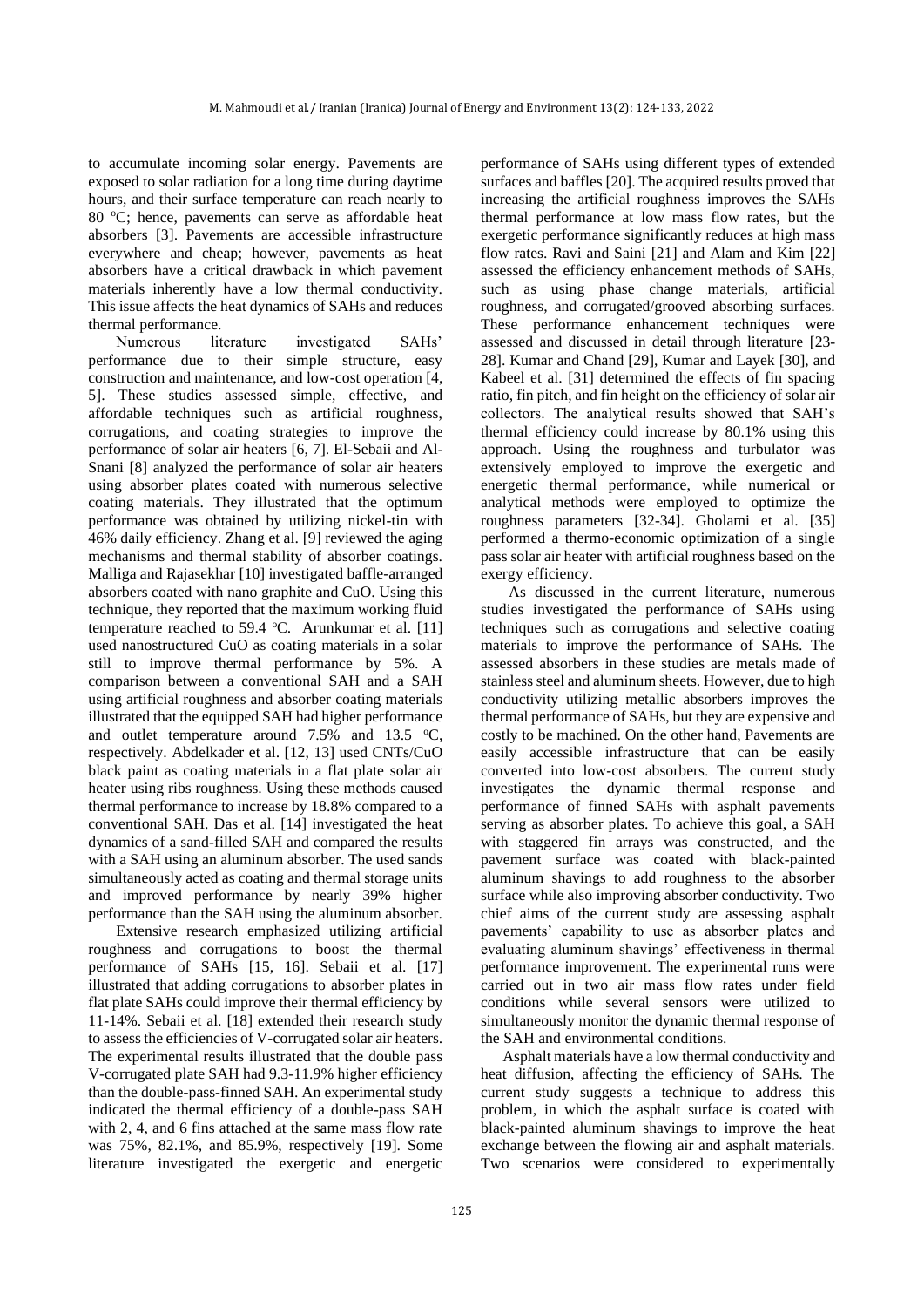investigate the importance of using aluminum shavings on the asphalt absorber plate, including uncoated asphalt pavement and asphalt pavement coated with 0.2 kg aluminum shavings.

## **MATERIAL AND METHODS**

#### **Experimental setup**

The constructed experimental setup is shown in Figure 1. The designed asphalt SAH is constructed of a wooden box filled with asphalt materials. The asphalt materials serve as the heat absorber, gaining solar energy and heating flowing air. The asphalt surface was compacted with a compactor to minimize air void content in the used asphalt mixture.





Figure 1. (a) Constructed experimental setup, (b) its dimensions in mm, and (c) aluminum shavings.

Several stainless-steel baffles were used on the absorber surface to produce a serpentine air passageway and improve the convective heat transfer mechanism. A 10 mm thick glass plate was installed 40 mm above the absorber to protect it and decrease convective/radiant heat losses to ambient environments. The critical experimental setup component and their technical specifications are given in Table 1. A convergent duct at the exhaust opening helps the airflow leave the SAH uniformly. A centrifugal air blower sucks cold air into the collector and exhausts hot air to the ambient, and all voids and seams were sealed with silicone sealants to avoid air leakage.

# **Absorber coating strategies**

Material, configuration, and coating of absorber plates have a crucial role in the thermal efficiency of SAHs. Asphalt pavements are accessible infrastructures exposed to solar irradiation log time a day; hence they have a significant potential to use as absorber plates. However, asphalt pavements have a low thermal conductivity, and this issue reduces the heat exchange between the airflow and absorber. This study evaluates the dynamic thermal response of SAHs using asphalt pavements as heat absorbers. Two coating strategies were considered and assessed to obtain the impacts of absorber coating on the dynamic thermal response and thermal efficiency of asphalt SAHs. Two scenarios were analyzed, including uncoated asphalt pavement and coated asphalt pavement with 0.2 kg aluminum shavings. Table 2 represents the thermophysical properties of aluminum and asphalt materials.

**Table 1.** Critical asphalt SAH component and technical specifications

| Component       | Specification    | <b>Value</b>                            |
|-----------------|------------------|-----------------------------------------|
| Framework       | Material         | Russian wood                            |
|                 | Length           | 3000 mm                                 |
|                 | Width            | $400 \text{ mm}$                        |
|                 | Height           | $200 \text{ mm}$                        |
| Heat absorber   | Material         | Asphalt materials<br>(Bitumen $60/70$ ) |
| <b>Baffle</b>   | Material         | Stainless steel                         |
|                 | Number           | Seven                                   |
|                 | Length           | $200 \text{ mm}$                        |
|                 | Width            | $50 \text{ mm}$                         |
|                 | <b>Thickness</b> | $5 \text{ mm}$                          |
| Glazing         | Material         | Low iron glass                          |
|                 | <b>Thickness</b> | $10 \text{ mm}$                         |
| Air blower type | Centrifugal fan  | 120 Watts                               |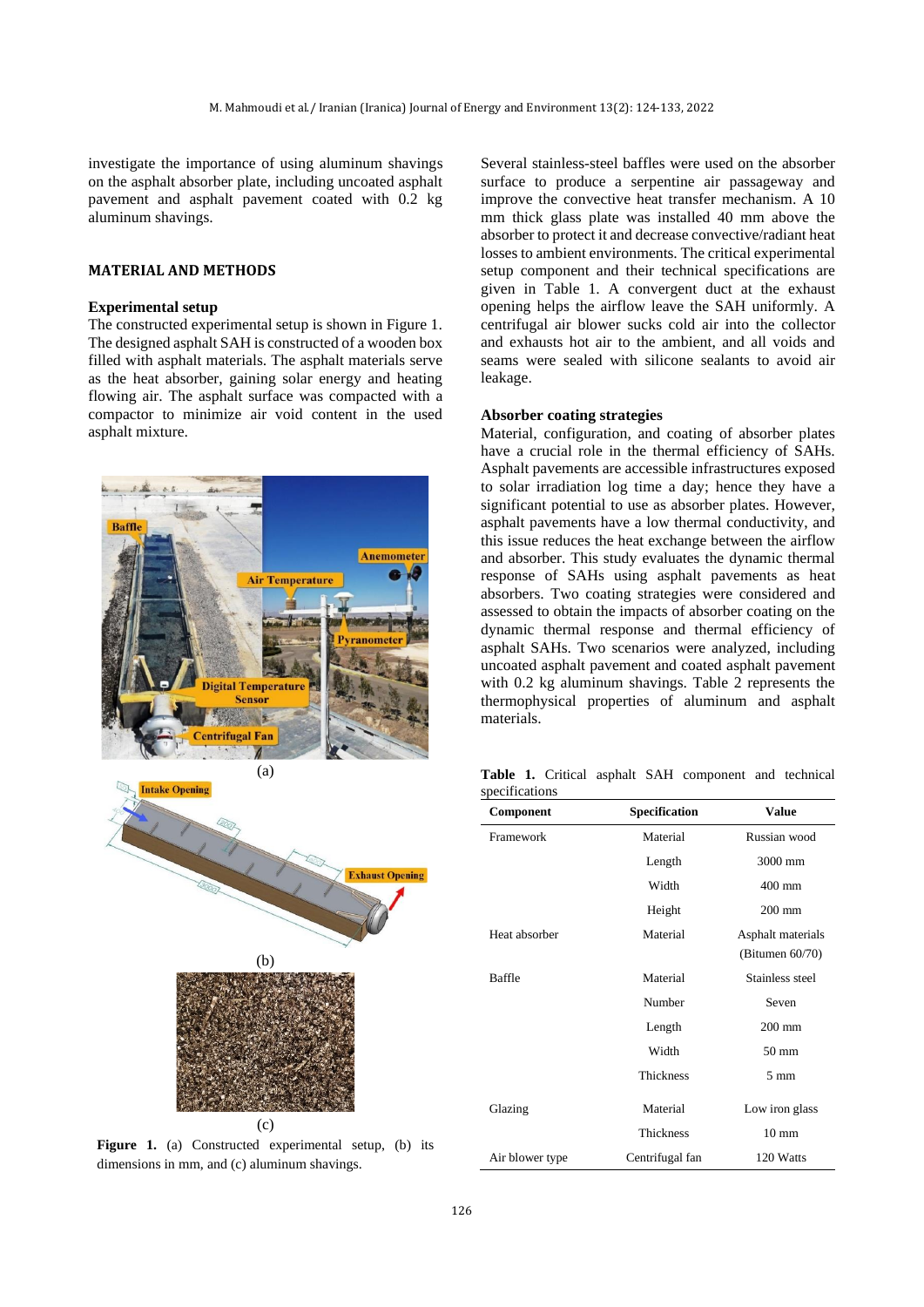**Table 2.** Thermal properties of heat absorber and coating materials

| Component                            | k<br>(W/m.K) | $c_{p}$<br>(J/kg.K) | $(kg/m^3)$ | ε    |
|--------------------------------------|--------------|---------------------|------------|------|
| <b>Asphalt Material</b><br>$[36-39]$ | 1.0          | 1485                | 2450       | 0.95 |
| Aluminum                             | 225.94       | 921                 | 2698       | N.A. |

The aluminum was selected to serve as the asphalt pavement coating due to its high thermal conductivity, strength, and availability. The utilized aluminum shavings were painted in black color and homogeneously dispersed on the pavement top surface. These shavings were produced by machining processing and had a maximum particle size of 1 mm.

#### **Measurement**

Several sensors were employed to monitor critical environmental factors and temperatures that determine the dynamic thermal response of the collector. These factors include the intake/exhaust air temperature, asphalt surface temperature, ambient temperature, and solar irradiation. The Thermo TA-288 digital thermometers measured the inlet/outlet air and asphalt surface temperatures. Environmental conditions, including ambient air temperature, and solar irradiation, were measured with sensors installed on the weather station. The Kipp&Zonen CMP3 pyranometer measured solar irradiation, and the Parto Negar TH202-485 thermometer and TROTEC BA06 attained the ambient air temperature and airflow velocity.

#### **Test conditions**

The experiments were carried out in the Higher Education Complex of Bam, Bam, Iran (29° 6' N, 58° 21' E, 1061 m above sea level). Bam has long, sweltering, arid summers and cold, dry, and mostly clear winters. Over the year, the temperature typically varies from  $5^{\circ}$ C to 39 °C and is rarely below 0 °C or above 42 °C.

The experimental tests began at 9:00 A.M. and ended at 3:00 P.M. for 6 hours under field conditions through autumn 2021. The weather was clear and sunny during the experimental runs. The installed blower ran to produce a continuous airflow at two different flow rates of 0.02 kg/s and 0.03 kg/s. The airflow rate was set by adjusting the variable intake vane. The critical measured temperatures and environmental factors were recorded in every 15 min to analyze the collector's dynamics.

#### **Uncertainty analysis**

Uncertainty analysis aims to determine how the experimental data were accurately collected and the obtained data were reliable. Numerous factors, including methodology, experimental conditions, and instrumentation, affect data accuracy and reliability. The

current study attempted to utilize accurate and precise instruments to measure the crucial parameters such as inlet and outlet air temperatures. The accuracy and uncertainty of the main measured factors are represented in Table 3.

These measured factors were used to compute air mass flow rate, heat gain, and daily thermal efficiency. The uncertainties associated with these parameters were obtained using Kline's method [40].

$$
\frac{\omega_{\dot{m}_a}}{\dot{m}_a} = \left[ \left( \frac{\omega_{r_a}}{T_a} \right)^2 + \left( \frac{\omega_{v_m}}{v_{in}} \right)^2 + \left( \frac{\omega_{p_a}}{P_a} \right)^2 \right]^{\frac{1}{2}}
$$
(1a)

$$
\frac{\omega_Q}{Q} = \left[ \left( \frac{\omega_{m_a}}{\dot{m}_a} \right)^2 + \left( \frac{\omega_{\Delta T}}{\Delta T} \right)^2 \right]^{\frac{1}{2}}
$$
(1b)

$$
\frac{\omega_{\eta}}{\eta_{\text{Daily}}} = \left[ \left( \frac{\omega_{\dot{m}_a}}{\dot{m}_a} \right)^2 + \left( \frac{\omega_{\Lambda T}}{\Delta T} \right)^2 + \left( \frac{\omega_G}{G} \right)^2 \right]^{\frac{1}{2}}
$$
(1c)

Here  $\omega$  denotes the uncertainty.  $\dot{m}_a$ ,  $T_a$ , and  $v_{in}$  are the air mass flow rate, ambient air temperature, and intake air velocity, respectively.  $\Delta T$  represents the air temperature difference at the collector openings, and *G* is the measured solar irradiation. Using Kline's method, the calculated uncertainties for the air mass flow rate, heat gain, and daily thermal efficiency are 3.5%, 2.4%, and 4.1%, respectively.

# **Energy analysis**

Energy analysis assesses and compares the performance of energy systems and provides insights into performance improvement. The energy balance equations can be utilized to carry out the energy analysis. According to the energy balance equations in the constructed asphalt SAH, we have:

$$
Q_{I} = Q_{U} + Q_{S} + Q_{L} \tag{2}
$$

| <b>Table 3.</b> The accuracy and uncertainty of main parameters |  |  |
|-----------------------------------------------------------------|--|--|
|-----------------------------------------------------------------|--|--|

| <b>Parameter</b>           | <b>Accuracy</b>    | Uncertainty |
|----------------------------|--------------------|-------------|
| Intake Air Temperature     | $0.5 \text{ °C}$   | 5%          |
| Exhaust Air<br>Temperature | 0.5 °C             | 5%          |
| <b>Airflow Velocity</b>    | $0.3 \text{ m/s}$  | 3%          |
| Ambient Air<br>Temperature | 0.5 °C             | 5%          |
| Solar Irradiation          | 10 W/m2            | 3%          |
| Wind Velocity              | $0.01 \text{ m/s}$ | 5%          |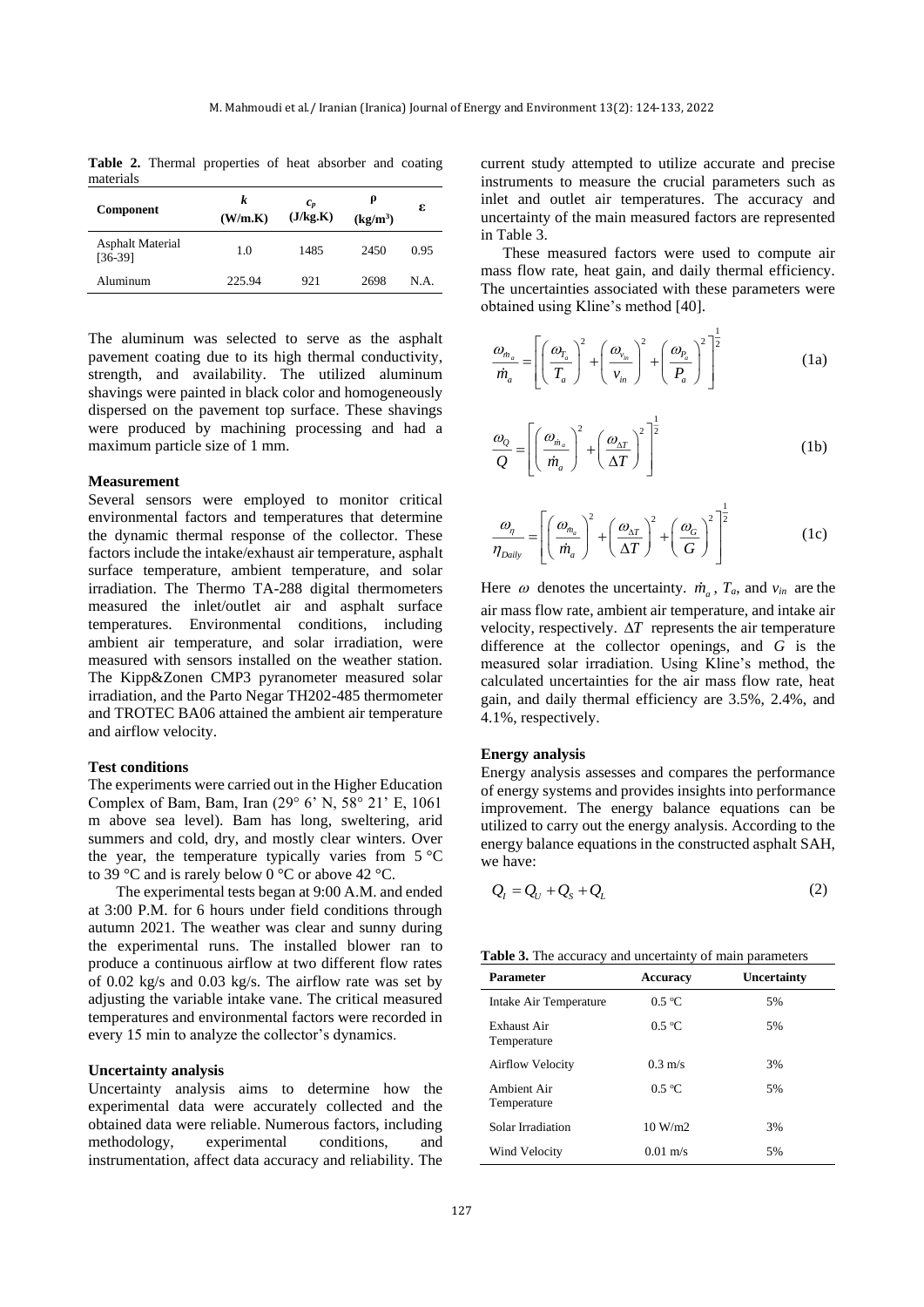Here  $Q_l$ ,  $Q_v$ ,  $Q_s$ ,  $Q_L$  are the incoming, useful, stored, and lost energy. The daily incoming solar energy that hits the collector is given as follows.

$$
Q_l = A_c \int_{t_1}^{t_2} G dt
$$
 (3)

While the useful heat gain by the collector is defined as follows.

$$
Q_U = \dot{m}_a c_p \int_{t_1}^{t_2} (T_{a,ex} - T_{a,in}) dt
$$
 (4)

Here  $\dot{m}_a$  is the air mass flow rate.  $T_{a,in}$  and  $T_{a,out}$  show the intake and exhaust air temperatures, respectively.  $A_c$  is the collector surface area. Based on the first law efficiency, the daily thermal efficiency is defined as the ratio of the total heat gain divided by the total incoming solar energy.

$$
\eta_{\text{Daily}} = \frac{Q_U}{Q_I} \tag{5}
$$

## **RESULTS AND DISCUSSION**

Since ambient conditions such as outdoor temperature and solar irradiation have a significant impact on the dynamic thermal response of the collector, they were monitored and measured over the course of the experiments using precise sensors. The input energy is determined by solar irradiation, while the outdoor temperature specifies the intake temperature and heat losses to the ambient environment. In other words, the higher the temperature difference between the absorber and the ambient temperature, the greater the heat losses to the surrounding environment. The measured environmental parameters are depicted in Figure 2. During the experimental runs from 9:00 A.M. to 3:00 P.M., the solar intensity varied from 180  $W/m^2$  to 560 W/m<sup>2</sup> , while the outdoor temperature increased from  $10^{\circ}$ C to nearly 21 $^{\circ}$ C. The solar intensity is low in the early morning and late in the evening, resulting in insufficient solar energy hitting the absorber plate.



**Figure 2.** Measured ambient conditions

Figures 3a and 3b show the absorber surface temperature in two considered scenarios. The absorber surface temperature defines the maximum possible temperature that the exhaust temperature can achieve. As shown in Figures 3a and 3b, the coated absorber has a higher temperature than the uncoated absorber. Using the coating strategy increases the maximum absorber plate temperature by 9  $\degree$ C and 5  $\degree$ C in two air mass flow rates of 0.02 kg/s and 0.03 kg/s. This issue illustrates that the used coating strategy effectively increases the absorber plate temperature and, consequently, maximum potential exhaust air temperature. Furthermore, the absorber surface temperature is a function of incoming solar radiation, and its profile has the same trend as the solar intensity. Hence, the higher the absorbed solar energy, the higher the absorber plate temperature.

As illustrated in Figures 3a and 3b, mass flow rate significantly affects the absorber plate temperature. The convective heat exchange rate between the flowing air and the absorber plate improves in the constructed SAH by increasing the air mass flow rate. Hence, the higher thermal energy exchanges between the cold flowing air



**Figure 3.** Surface tempertaure in two air mass flow rates (a) 0.02 kg/s and (b) 0.03 kg/s.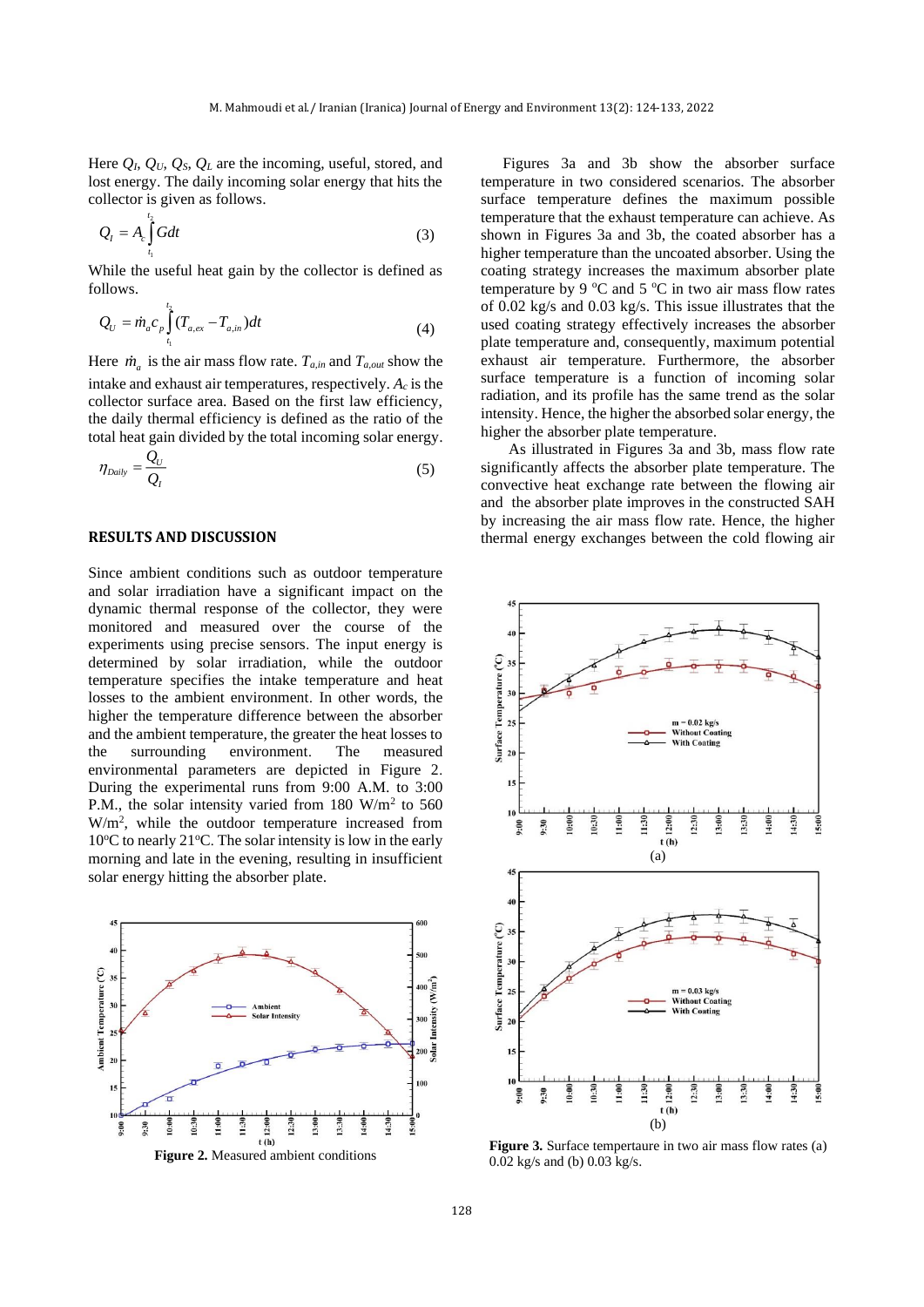and the hot absorber plate. Therefore, the absorber plate experiences a lower temperature in the higher air mass flow rate of 0.03 kg/s. Figures 4a and 4b represent the exhaust air temperature measured by the digital sensor installed at the exhaust opening. The outdoor air was sucked into the collector by the installed fan, heated by the hot absorber plate, and then left the SAH. As shown in Figures. 4a and 4b, the intake air is cold at the beginning of the experimental runs, but its temperature increases due to heat exchange by the absorber plate. Interestingly, the solar intensity is low at 9:00 A.M., but the absorber plate is hot enough to increase the intake temperature averagely by 16  $\degree$ C at the beginning of the experimental runs in all scenarios. This issue proves that asphalt materials have a great potential to serve as an absorber plate.

The exhaust temperature in the scenario using the coating strategy is higher than the scenario without using the coated absorber. In the scenario with the coated absorber, the absorber plate has a higher temperature due to using the black-painted aluminum shavings that



**Figure 4.** Measured exhaust air temperature in two air mass flow rates (a) 0.02 kg/s and (b) 0.03 kg/s.

improve absorbing solar energy; furthermore, the coated absorber plate has a rougher surface than the uncoated surface. The rougher absorber plate improves the convective heat transfer between the absorber plate and the flowing air. Therefore, these issues result in the exhaust temperature experiencing higher temperatures when the coated absorber plate is used. The exhaust temperature in the SAH with coated absorber plate is averagely 5  $\mathrm{C}$  to 6  $\mathrm{C}$  higher than the scenario without using the coating.

Figures 4a and 4b proved that by increasing the air mass flow rate decreases the time air travels inside the collector; however, the convective heat transfer coefficient increases due to higher air velocity inside the SAH. These two factors have the opposite effect. However, the acquired result proves that the air leaves the collector at a lower temperature when the air mass flow rate increases from 0.02 kg/s to 0.03 kg/s.

Figure 5 (a, b) represents the calculated temprature difference during the experiments. The temperature difference determines the heat gain, and consequently, the



**Figure 5.** Calculated temperature difference in two air mass flow rates (a)  $0.02$  kg/s and (b)  $0.03$  kg/s.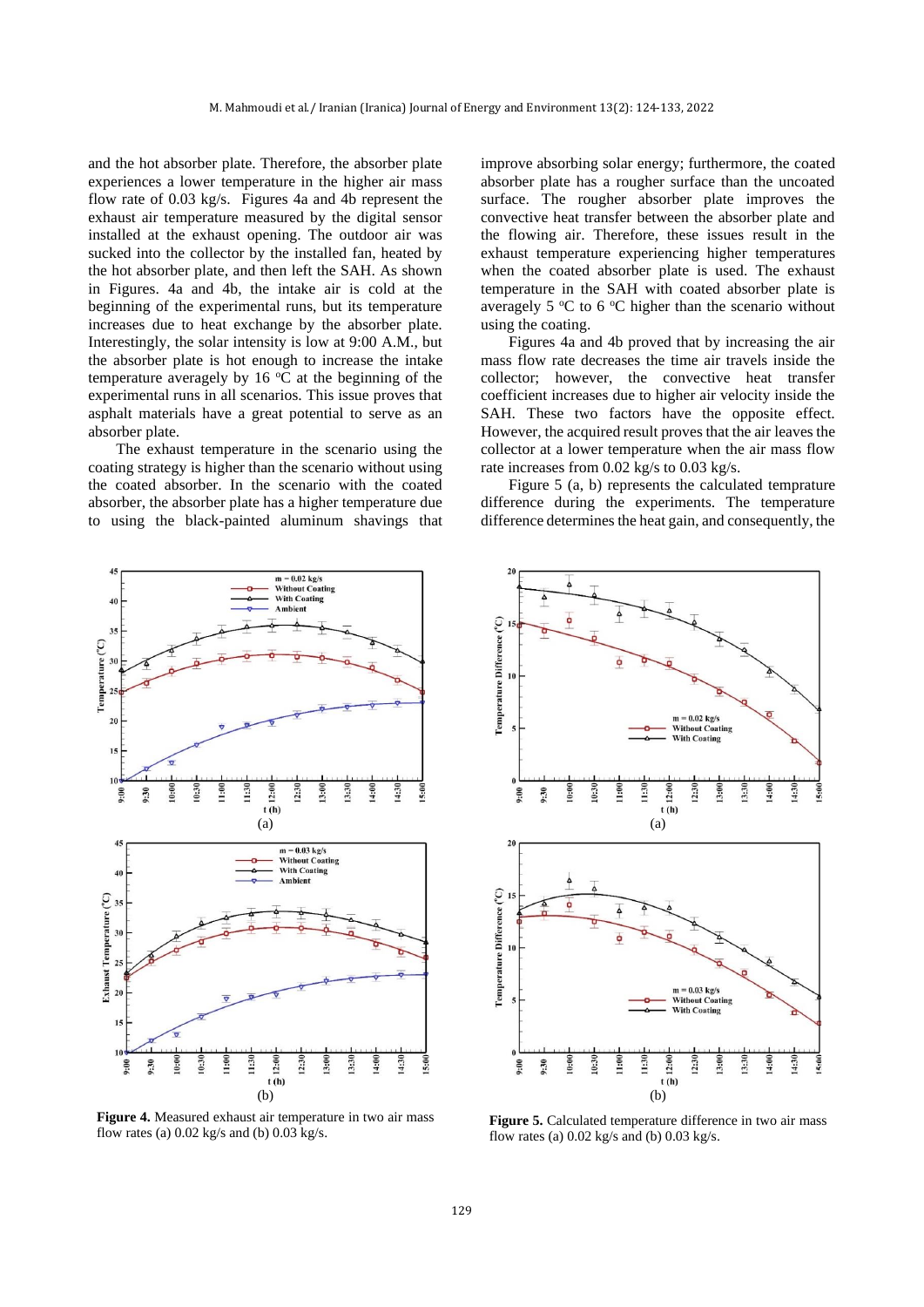thermal performance of the constructed SAH. The temperature difference reduces from the beginning to the end of the experiments. Indeed, the intake temperature grows from 10  $\degree$ C to 20  $\degree$ C during the experimental runs; furthermore, the solar intensity decreases significantly in the evening. These factors cause the temperature difference to decrease from the beginning to the end of the test in the evening.

The temperature difference profiles have the same approach as the exhaust and surface temperature profiles. The coated strategy increases the temperature difference, resulting in increasing the accumulated heat gain.

Figure 6 shows the calculated heat gains in all scenarios in each hour during the experiments. Figure 6 shows that using the coated absorber plate and increasing the mass flow rate enhance the accumulated heat gain in all scenarios considered. In the evening, when the solar intensity is low, the accumulated heat gains in the scenarios with the uncoated absorber plate are significantly lower than in the scenario with the coated absorber. Using the coating strategy helps the absorber plate fasten discharging its heat content when the solar intensity and absorber temperature are low. Furthermore, in the morning, the difference between the accumulated heat gains in the coated scenario is more pronounced than in the uncoated scenario for the mass flow rates of 0.02



■Without Coating, 0.024 kg/s **□With Coating, 0.024 kg/s** 

**Figure 6.** Accumulated heat gains in different scenarios

kg/s and 0.03 kg/s. The coating strategy improves the charge/discharge process in the SAH. The heat gains in the scenario using the coating strategy are 18.873 MJ and 34.133 MJ for the air mass flow rates of 0.02 kg/s and 0.03 kg/s, respectively, while the SAH without coated absorber plate gains 15.124 MJ and 23.661 MJ for two considered mass flow rates. As illustrated, coating the absorber plate increases the accumulated heat gain by 24.8% and 44.2% for the air mass flow rates of 0.02 kg/s and 0.03 kg/s, respectively.

Table 4 shows the calculated daily thermal efficiency in two scenarios considered. Computing and comparing the thermal efficiency are robust approaches to analyze energy systems using different technologies or approaches. As shown in Table 4, the SAH with the coated absorber plate has higher daily thermal efficiency, and by increasing the air mass flow rate, the daily thermal efficiency also improves. The daily thermal efficiency in the scenario using the coating strategy reaches 30.4% in the mass flow rate of 0.03 kg/s, while the SAH with the uncoated absorber has the maximum efficiency of 21.1% in the same air mass flow rate.

| Table 4. Calculated daily thermal efficiency |  |  |
|----------------------------------------------|--|--|
|                                              |  |  |

|                 | <b>Thermal Efficiency</b> |             |  |
|-----------------|---------------------------|-------------|--|
| <b>Scenario</b> | $0.02$ kg/s               | $0.03$ kg/s |  |
| Uncoated        | 20.2%                     | 21.1%       |  |
| Coated          | 25.2%                     | 30.4%       |  |

# **CONCLUSION**

Increasing the thermal efficiency of SAHs is a goal of many studies, and several techniques have been developed to achieve this aim. The current study assesses an affordable technique that many collectors can easily use. This technique proposes using aluminum shavings as an absorber coating to absorb more incoming solar energy. To this aim, an asphalt SAH was constructed, and its dynamic thermal response was monitored in two scenarios, including uncoated and coated absorber plate by aluminum shavings. The acquired results illustrated that:

• Using aluminium shavings increases the absorber temperature during the experimental runs by nearly  $7^{\circ}$ C to 5  $\degree$ C for the air mass flow rates of 0.02 kg/s and 0.03 kg/s.

• Increasing the absorber temperature enhances the exhaust temperature. The coating strategy increases the exhaust temperature by nearly  $5^{\circ}$ C to  $3^{\circ}$ C for the air mass flow rates of 0.02 kg/s and 0.03 kg/s.

• Since the coated strategy increases the exhaust temperature, consequently the accumulated heat gains improve.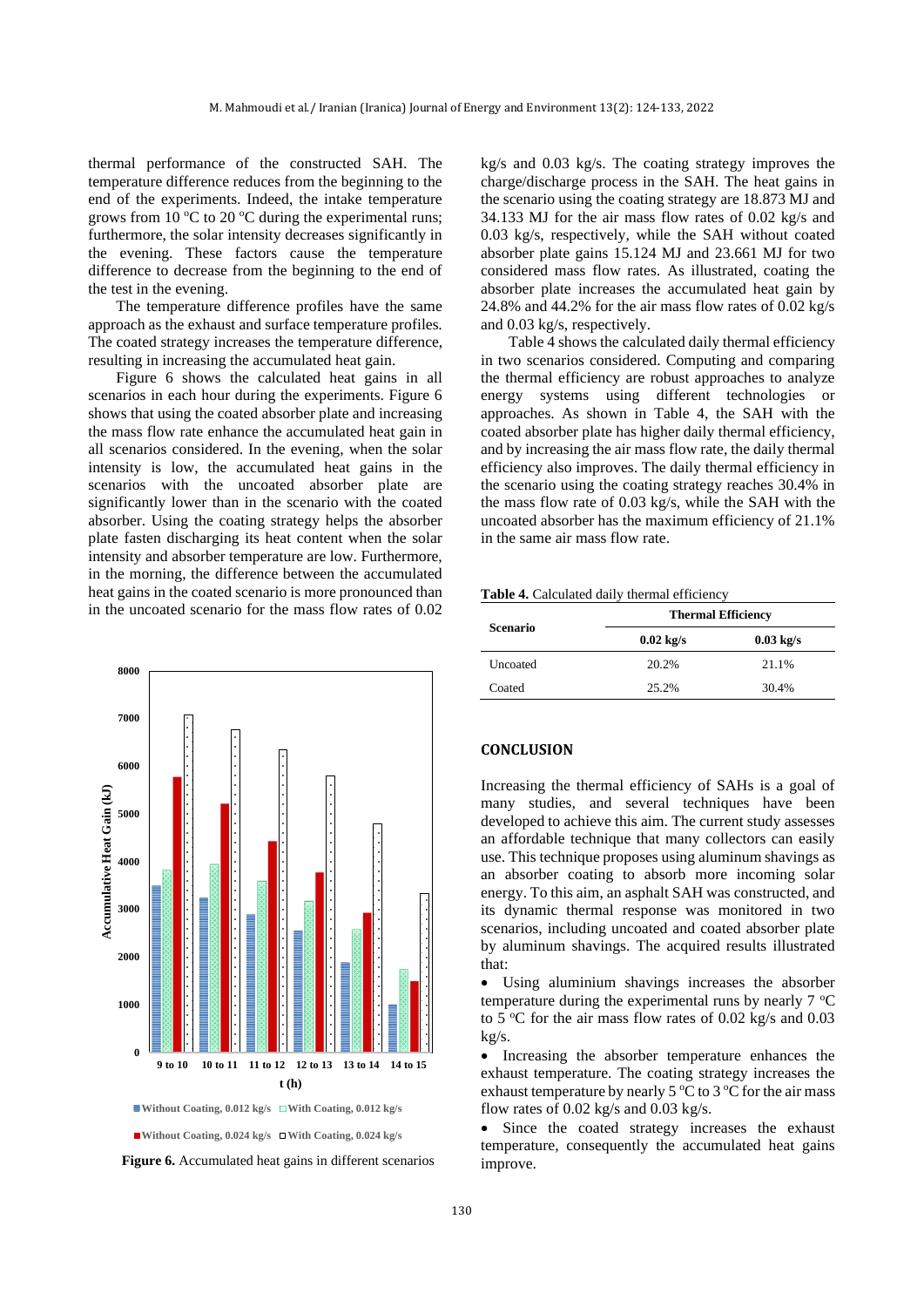• The accumulated heat gains in the scenarios using the coating strategy are 24.8% and 44.2% are higher than those without the coating strategy for the air mass flow rates of 0.02 kg/s and 0.03 kg/s, respectively.

• The higher the accumulated heat gain, the higher the thermal performance. The daily thermal efficiency of the SAH with coated absorber plate reaches 30.4%, while the same collector without coated absorber has a daily thermal efficiency of 21.1%.

The acquired results illustrate that using the coating strategy is a robust and affordable approach to improving accumulated heat gain and daily thermal efficiency.

• The air mass flow affects the dynamic thermal response of the SAH. Increasing the air mass flow rate improves daily thermal efficiency. However, it decreases the maximum exhaust temperature in all scenarios considered.

#### **ACKNOWLEDGEMENT**

The authors would like to thank the Higher Education Complex of Bam and Sirjan University of Technology for their supports.

#### **REFERENCES**

- 1. Nnamchi, S., Nnamchi, O., Sangotayo, E., Ismael, S., Nkurunziza, O. and Gabriel, V., 2020. "Design and simulation of air-solar preheating unit: An improved design of a flat plate solar collector". *Iranian (Iranica) Journal of Energy & Environment*, 11(2), pp.97- 108. Doi: 10.5829/ijee.2020.11.02.02
- 2. Gandjalikhan Nassab, S. and Moein Addini, M., 2021. "Performance augmentation of solar air heater for space heating using a flexible flapping guide winglet". *Iranian (Iranica) Journal of Energy & Environment*, 12(2), pp.161-172. Doi: 10.5829/ijee.2021.12.02.09
- 3. Farzan, H., Ameri, M. and Jaafarian, S., 2020. "Effectiveness of continuous and discontinuous-flow strategies in heat dynamics and performance of asphalt solar collector: An experimental study". *Iranian (Iranica) Journal of Energy & Environment*, 11(2), pp.137-145. Doi: 10.5829/ijee.2020.11.02.07
- 4. Zhu, J., Jia, H., Cheng, X., Huang, X., Liu, X. and Guo, J., 2019. "The design and performance evaluation of a high-efficient flexible solar air heater based on transparent spacer fabric composite". *Solar Energy Materials and Solar Cells*, 201, pp.110089. [Doi: 10.1016/j.solmat.2019.110089](https://doi.org/10.1016/j.solmat.2019.110089)
- 5. Ameri, M., Farzan, H. and Nobari, M., 2021. "Evaluation of different glazing materials, strategies, and configurations in flat plate collectors using glass and acrylic covers: An experimental assessment". *Iranian (Iranica) Journal of Energy & Environment*, 12(4), pp.297-306. Doi: 10.5829/ijee.2021.12.04.03
- 6. Sakhaei, S.A. and Valipour, M.S., 2019. "Performance enhancement analysis of the flat plate collectors: A comprehensive review". *Renewable and Sustainable Energy Reviews*, 102, pp.186-204[. Doi: 10.1016/j.rser.2018.11.014](https://doi.org/10.1016/j.rser.2018.11.014)
- 7. Rai, S., Chand, P. and Sharma, S., 2016. "Investigation of an offset finned solar air heater based on energy and exergy performance". *Iranian (Iranica) Journal of Energy & Environment*, 7(3), pp.212- 220. Doi: 10.5829/idosi.ijee.2016.07.03.01
- 8. El-Sebaii, A. and Al-Snani, H., 2010. "Effect of selective coating on thermal performance of flat plate solar air heaters". *Energy*, 35(4), pp.1820-1828[. Doi: 10.1016/j.energy.2009.12.037](https://doi.org/10.1016/j.energy.2009.12.037)
- 9. Zhang, K., Hao, L., Du, M., Mi, J., Wang, J.-N. and Meng, J.-p., 2017. "A review on thermal stability and high temperature induced ageing mechanisms of solar absorber coatings". *Renewable and Sustainable Energy Reviews*, 67, pp.1282-1299. [Doi: 10.1016/j.rser.2016.09.083](https://doi.org/10.1016/j.rser.2016.09.083)
- 10. Malliga, T.V. and Rajasekhar, R.J., 2017. "Preparation and characterization of nanographite-and cuo-based absorber and performance evaluation of solar air-heating collector". *Journal of Thermal Analysis and Calorimetry*, 129(1), pp.233-240. Doi: 10.1007/s10973-017-6155-1
- 11. Arunkumar, T., Murugesan, D., Raj, K., Denkenberger, D., Viswanathan, C., Rufuss, D.D.W. and Velraj, R., 2019. "Effect of nano-coated CuO absorbers with PVA sponges in solar water desalting system". *Applied Thermal Engineering*, 148, pp.1416- 1424. [Doi:10.1016/j.applthermaleng.2018.10.129](https://doi.org/10.1016/j.applthermaleng.2018.10.129)
- 12. Abdelkader, T.K., Zhang, Y., Gaballah, E.S., Wang, S., Wan, Q. and Fan, Q., 2020. "Energy and exergy analysis of a flat-plate solar air heater coated with carbon nanotubes and cupric oxide nanoparticles embedded in black paint". *Journal of Cleaner Production*, 250, pp.119501[. Doi: 10.1016/j.jclepro.2019.119501](https://doi.org/10.1016/j.jclepro.2019.119501)
- 13. Abdelkader, T.K., Fan, Q., Gaballah, E.S., Wang, S. and Zhang, Y., 2020. "Energy and exergy analysis of a flat-plate solar air heater artificially roughened and coated with a novel solar selective coating". *Energies*, 13(4), pp.997. selective coating". *Energies*, 13(4), [Doi:10.1016/j.jclepro.2019.119501](https://doi.org/10.1016/j.jclepro.2019.119501)
- 14. Das, B., Mondol, J.D., Negi, S., Smyth, M. and Pugsley, A., 2020. "Experimental performance analysis of a novel sand coated and sand filled polycarbonate sheet based solar air collector". *Renewable Energy*, 164, pp.990-1004. [Doi: 10.1016/j.renene.2020.10.054](https://doi.org/10.1016/j.renene.2020.10.054)
- 15. Akpinar, E.K. and Koçyiğit, F., 2010. "Energy and exergy analysis of a new flat-plate solar air heater having different obstacles on absorber plates". *Applied Energy*, 87(11), pp.3438-3450. [Doi: 10.1016/j.apenergy.2010.05.017](https://doi.org/10.1016/j.apenergy.2010.05.017)
- 16. Ho, C.-D., Chang, H., Wang, R.-C. and Lin, C.-S., 2012. "Performance improvement of a double-pass solar air heater with fins and baffles under recycling operation". *Applied Energy*, 100, pp.155-163[. Doi: 10.1016/j.apenergy.2012.03.065](https://doi.org/10.1016/j.apenergy.2012.03.065)
- 17. El-Sebaii, A., Aboul-Enein, S., Ramadan, M., Shalaby, S. and Moharram, B., 2011. "Investigation of thermal performance ofdouble pass-flat and v-corrugated plate solar air heaters". *Energy*, 36(2), pp.1076-1086[. Doi: 10.1016/j.energy.2010.11.042](https://doi.org/10.1016/j.energy.2010.11.042)
- 18. El-Sebaii, A., Aboul-Enein, S., Ramadan, M., Shalaby, S. and Moharram, B., 2011. "Thermal performance investigation of double pass-finned plate solar air heater". *Applied Energy*, 88(5), pp.1727-1739[. Doi: 10.1016/j.apenergy.2010.11.017](https://doi.org/10.1016/j.apenergy.2010.11.017)
- 19. El-Khawajah, M., Aldabbagh, L. and Egelioglu, F., 2011. "The effect of using transverse fins on a double pass flow solar air heater using wire mesh as an absorber". *Solar Energy*, 85(7), pp.1479- 1487. [Doi: 10.1016/j.solener.2011.04.004](https://doi.org/10.1016/j.solener.2011.04.004)
- 20. Alta, D., Bilgili, E., Ertekin, C. and Yaldiz, O., 2010. "Experimental investigation of three different solar air heaters: Energy and exergy analyses". *Applied Energy*, 87(10), pp.2953- 2973. [Doi: 10.1016/j.apenergy.2010.04.016](https://doi.org/10.1016/j.apenergy.2010.04.016)
- 21. Ravi, R.K. and Saini, R.P., 2016. "A review on different techniques used for performance enhancement of double pass solar air heaters". *Renewable Sustainable Energy Reviews*, 56, pp.941-952[. Doi: 10.1016/j.rser.2015.12.004](https://doi.org/10.1016/j.rser.2015.12.004)
- 22. Alam, T. and Kim, M.-H., 2017. "Performance improvement of double-pass solar air heater–a state of art of review". *Renewable Sustainable Energy Reviews*, 79, pp.779-793. [Doi: 10.1016/j.rser.2017.05.087](https://doi.org/10.1016/j.rser.2017.05.087)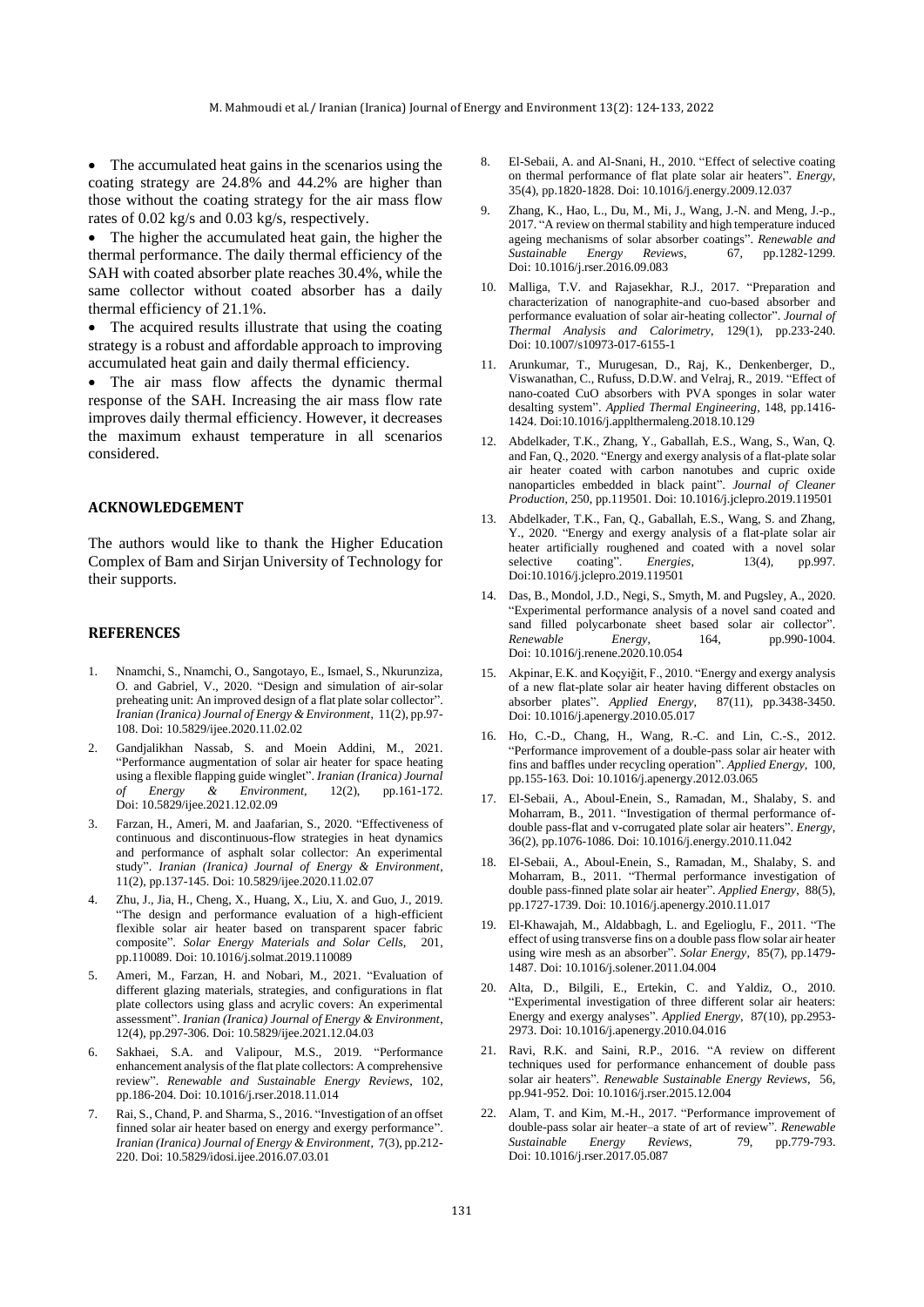- 23. Mahmood, A., Aldabbagh, L. and Egelioglu, F., 2015. "Investigation of single and double pass solar air heater with transverse fins and a package wire mesh layer". *Energy Conversion Management*, 89, [Doi: 10.1016/j.enconman.2014.10.028](https://doi.org/10.1016/j.enconman.2014.10.028)
- 24. Nowzari, R., Mirzaei, N. and Aldabbagh, L., 2015. "Finding the best configuration for a solar air heater by design and analysis of experiment". *Energy Conversion Management*, 100, pp.131-137. [Doi: 10.1016/j.enconman.2015.04.058](https://doi.org/10.1016/j.enconman.2015.04.058)
- 25. Vaziri, R., İlkan, M. and Egelioglu, F., 2015. "Experimental performance of perforated glazed solar air heaters and unglazed transpired solar air heater". *Solar Energy*, 119, pp.251-260. [Doi: 10.1016/j.solener.2015.06.043](https://doi.org/10.1016/j.solener.2015.06.043)
- 26. Sahu, M.K. and Prasad, R.K., 2016. "Exergy based performance evaluation of solar air heater with arc-shaped wire roughened absorber plate". *Renewable Energy*, 96, pp.233-243. [Doi:10.1016/j.renene.2016.04.083](https://doi.org/10.1016/j.renene.2016.04.083)
- 27. Ravi, R.K. and Saini, R., 2018. "Effect of roughness elements on thermal and thermohydraulic performance of double pass solar air heater duct having discrete multi v-shaped and staggered rib roughness on both sides of the absorber plate". *Experimental Heat Transfer*, 31(1), pp.47-67[. Doi: 10.1080/08916152.2017.1350217](https://doi.org/10.1080/08916152.2017.1350217)
- 28. Priyam, A. and Chand, P., 2018. "Effect of wavelength and amplitude on the performance of wavy finned absorber solar air<br>heater". Renewable Energy, 119, pp.690-702. heater". *Renewable Energy*, 119, pp.690-702. [Doi: 10.1016/j.renene.2017.12.010](https://doi.org/10.1016/j.renene.2017.12.010)
- 29. Kumar, R. and Chand, P., 2017. "Performance enhancement of solar air heater using herringbone corrugated fins". *Energy*, 127, pp.271-279[. Doi: 10.1016/j.energy.2017.03.128](https://doi.org/10.1016/j.energy.2017.03.128)
- 30. Kumar, A. and Layek, A., 2019. "Energetic and exergetic performance evaluation of solar air heater with twisted rib roughness on absorber plate". *Journal of Cleaner Production*, 232, pp.617-628[. Doi: 10.1016/j.jclepro.2019.05.363](https://doi.org/10.1016/j.jclepro.2019.05.363)
- 31. Kabeel, A., Hamed, M.H., Omara, Z. and Kandeal, A., 2018. "Influence of fin height on the performance of a glazed and bladed entrance single-pass solar air heater". *Renewable Solar Energy*, 162, pp.410-419[. Doi: 10.1016/j.solener.2018.01.037](https://doi.org/10.1016/j.solener.2018.01.037)
- 32. Singh, S., 2020. "Experimental and numerical investigations of a single and double pass porous serpentine wavy wiremesh packed bed solar air heater". *Renewable Energy*, 145, pp.1361-1387. [Doi: 10.1016/j.renene.2019.06.137](https://doi.org/10.1016/j.renene.2019.06.137)
- 33. Singh, S., Singh, A. and Chander, S., 2019. "Thermal performance of a fully developed serpentine wavy channel solar air heater". *Journal of Energy Storage*, 25, pp.100896. [Doi: 10.1016/j.est.2019.100896](https://doi.org/10.1016/j.est.2019.100896)
- 34. Afshari, F., Sözen, A., Khanlari, A., Tuncer, A.D. and Şirin, C., 2020. "Effect of turbulator modifications on the thermal performance of cost-effective alternative solar air heater". *Renewable Energy*, 158, pp.297-310. [Doi: 10.1016/j.renene.2020.05.148](https://doi.org/10.1016/j.renene.2020.05.148)
- 35. Gholami, A., Ajabshirchi, Y. and Ranjbar, S.F., 2019. "Thermoeconomic optimization of solar air heaters with arcuate-shaped obstacles". *Journal of Thermal Analysis Calorimetry*, 138(2), pp.1395-1403. Doi: 10.1007/s10973-019-08273-x
- 36. Luca, J. and Mrawira, D., 2005. "New measurement of thermal properties of superpave asphalt concrete". *Journal of Materials in Civil Engineering*, 17(1), pp.72-79. [Doi: 10.1061/\(ASCE\)0899-](https://doi.org/10.1061/(ASCE)0899-1561(2005)17:1(72)) [1561\(2005\)17:1\(72\)](https://doi.org/10.1061/(ASCE)0899-1561(2005)17:1(72))
- 37. Yavuzturk, C., Ksaibati, K. and Chiasson, A., 2005. "Assessment of temperature fluctuations in asphalt pavements due to thermal environmental conditions using a two-dimensional, transient finite-difference approach". *Journal of Materials in Civil Engineering*, 17(4), pp.465-475. [Doi: 10.1061/\(ASCE\)0899-](https://doi.org/10.1061/(ASCE)0899-1561(2005)17:4(465)) [1561\(2005\)17:4\(465\)](https://doi.org/10.1061/(ASCE)0899-1561(2005)17:4(465))
- 38. Gui, J., Phelan, P.E., Kaloush, K.E. and Golden, J.S., 2007. "Impact of pavement thermophysical properties on surface temperatures". *Journal of Materials in Civil Engineering*, 19(8), pp.683-690[. Doi: 10.1061/\(ASCE\)0899-1561\(2007\)19:8\(683\)](https://doi.org/10.1061/(ASCE)0899-1561(2007)19:8(683))
- 39. Guldentops, G., Nejad, A.M., Vuye, C. and Rahbar, 2015. N., "Performance of a pavement solar energy collector: Model development and validation". *Applied Energy*, 163, pp.180-189. [Doi: 10.1016/j.apenergy.2015.11.010](https://doi.org/10.1016/j.apenergy.2015.11.010)
- 40. Kline, S.J., 1985. "The purpose of uncertainty analysis". *Journal of Fluids Engineering*, 107, pp.163-163.

#### **COPYRIGHTS**

©2021 The author(s). This is an open access article distributed under the terms of the Creative Commons Attribution (CC BY 4.0), which permits unrestricted use, distribution, and reproduction in any medium, as long as the original authors and source are cited. No permission is required from the authors or the publishers.